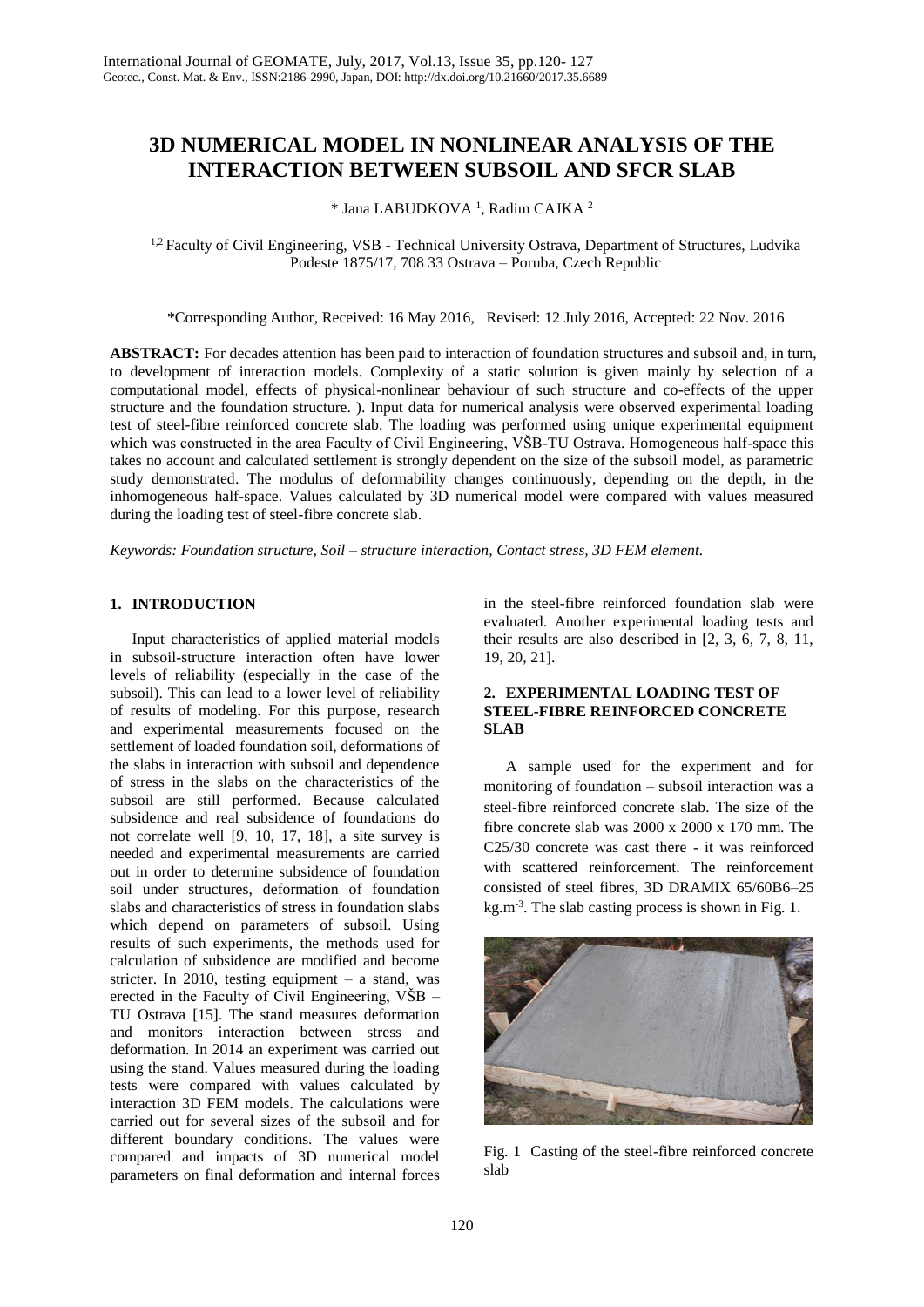The upper layer of subsoil consists of loess loam with F4 consistency. Thickness of that layer is about 5 meters. Poisson coefficient of the subsoil is  $\mu = 0.35$ , and modulus of deformability is  $E_{DEF} =$ 23.7 MPa. From the geologic point of view, foundation soil is not complex.

During the test, the fibre concrete slab was loaded in the middle by the pressure applied by the hydraulic press. Dimensions of the area under load were 200 x 200 mm. The loading was carried out in steps: 50 kN / 30 minutes. The slab failed during the 6 th cycle when the loading force was 250 kN. The model of steel-fibre reinforced concrete foundation slab was violated by punching shear. Punching shear of slabs is discussed in detail [1].



Fig. 2 Load test of the steel-fibre concrete slab

# **3. 3D COMPUTATIONAL MODEL IN ANSYS SYSTEM**

A 2D element, SHELL 181, was chosen for the foundation slab which was modelled as a surface with the specified slab thickness. The subsoil was modelled using a 3D element, SOLID 45. The material properties were modelled using the modulus of elasticity E (or the modulus of deformability  $E_{DEF}$  in case of soil) and Poisson coefficient  $\mu$ .

In connection with the creation of a spatial model using 3D elements is particularly problematic correctly to determine the size of the modeled area representing the subsoil, to choose boundary conditions and finite size mesh.

Soil is inhomogeneous and its properties are different from idealised properties of an elastic isotropic and homogeneous substance. In the homogeneous half-space, the modulus of deformability is constant and does not depend on depth (Fig. 3). In the inhomogeneous half-space, the

concentration of vertical stress in the foundation axis is different from that in the homogeneous half-space. The modulus of deformability changes continuously, depending on the depth. This means that it is the model of the inhomogeneous half-space which describes the deformation behaviour of the soil better that the homogeneous model. Using of inhomogeneous half-space is also described in papers [12, 13, 14]. Homogeneous half-space and also inhomogeneous half-space were used in numerical analyses.



Fig. 3 3D numerical model in ANSYS

Shell 181 is a four-node element with six degrees of freedom in a node. The degrees of freedom represent three dislocations in x, y and z axes and three torsional displacements around x, y and z axes. SOLID 45 is defined by eight nodes where each node is characterised by three degrees of freedom (dislocations of the node in x, y and z axes). Dead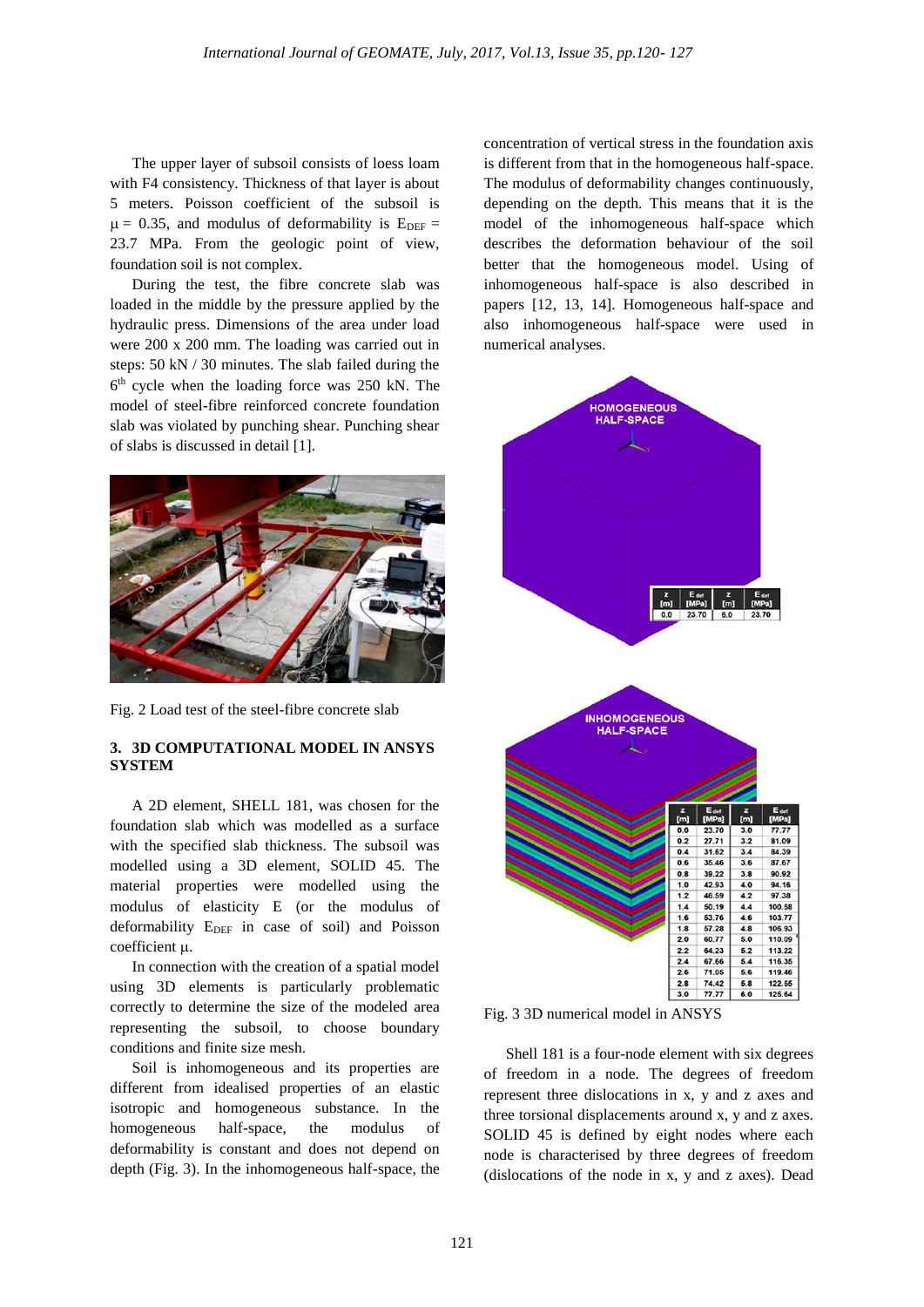weight of soil and dead weight of concrete slab were not considered for the calculation. The slab and subsoil were modelled using the regular finiteelement mesh. The sizes of mesh elements were different for the subsoil and for the slab surface where the mesh was denser. The force was specified for each node in the finite-element mesh of the slab. The location and value corresponded to the load applied onto the slab during the experiment. In order to transfer effects of the load, which was applied on the foundation slab, into the subsoil it was essential to create a mutual contact and define a contact surface. The FEM model was solved using the contact elements.

Contact elements mediate the kinematic process of deformation. The contact was created using the contact pair: TARGE170 – CONTA173. Friction between the slab and subsoil was neglected there.

## **4. PARAMETRIC STUDY**

In connection with the creation of a spatial model using 3D elements is particularly problematic correctly to determine the size of the modeled area representing the subsoil, to choose boundary conditions and finite size mesh. A dependence deformation on these parameters was proved by parametric study. Two aspects were considered when comparing different models. One aspect is dependence of deformation on variable depth of the subsoil, while keeping the same ground plan of the subsoil. The second aspect is dependence of



deformation on variable size of ground plan of the subsoil, while keeping the same depth. The comparison was made for three different boundary



conditions - see Fig. 4, Fig. 5. Fig. 4 Variant of boundary condition A, B

Fig. 5 Variant of boundary condition C

#### **4.1 Deformation versus variable depth of the subsoil model**

Fig. 6 - Fig. 8 compares the deformations of the slab for the variable depth of the homogeneous halfspace (light curve) and inhomogeneous half-space (dark curve) for all variants of the boundary conditions.

The ground plan is 6.0 x 6.0 m and boundary





Fig. 6 Deformation versus variable depth of the subsoil model, boundary conditions A

The ground plan is 6.0 x 6.0 m and boundary



conditions are B:

Fig. 7 Deformation versus variable depth of the subsoil model, boundary conditions B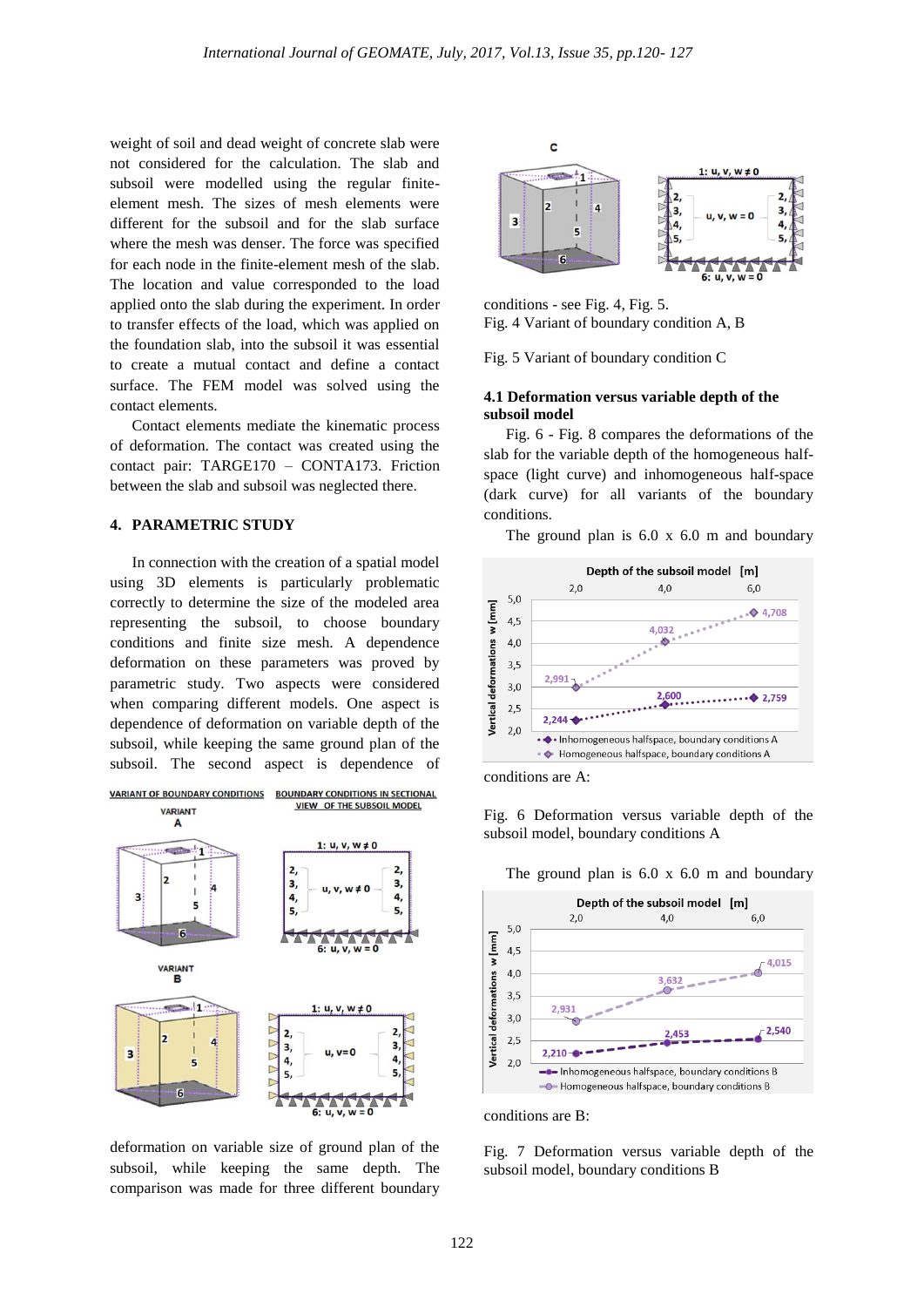The ground plan is 6.0 x 6.0 m and boundary conditions are C:



Fig. 8 Deformation versus variable depth of the subsoil model, boundary conditions C

#### **4.2 Deformation versus variable ground plan of the subsoil**

Fig. 9 - Fig. 11 compares the deformations of the slab for the variable ground plan of the homogeneous half-space (light curve) and inhomogeneous half-space (dark curve) for all variants of the boundary conditions.

The depth is 6.0 m and boundary conditions A:



Fig. 9 Deformation versus variable ground plan of the subsoil, boundary conditions A



The depth is 6.0 m and boundary conditions B:

Fig. 10 Deformation versus variable ground plan of the subsoil, boundary conditions B

The depth is 6.0 m and boundary conditions C:



Fig. 11 Deformation versus variable ground plan of the subsoil, boundary conditions C

The deformation in the middle of the steel-fibre reinforced concrete slab measured during the experiment was ca. 2.83 mm.

It follows from the characteristics deformation vs. variable depth of the subsoil model that the increasing depth results in increases in the vertical deformation. Considering different variants of the boundary conditions, one can compare the growth of vertical deformation once the depth becomes higher (Fig. 12).



Fig. 12 Deformation versus variable depth of the subsoil model, all boundary conditions

In case of the variant C when all walls except for the upper surface are fixed, the boundary conditions play such an important role that even the increasing depth does not increase the vertical deformation so much as for other variants of boundary conditions. On the other hand, the least influence of boundary condition was for the variant A, when deformation is possible for each wall of the subsoil model in each direction except for the lower base which is fixed. Fig. 12 shows that the higher the depth of the subsoil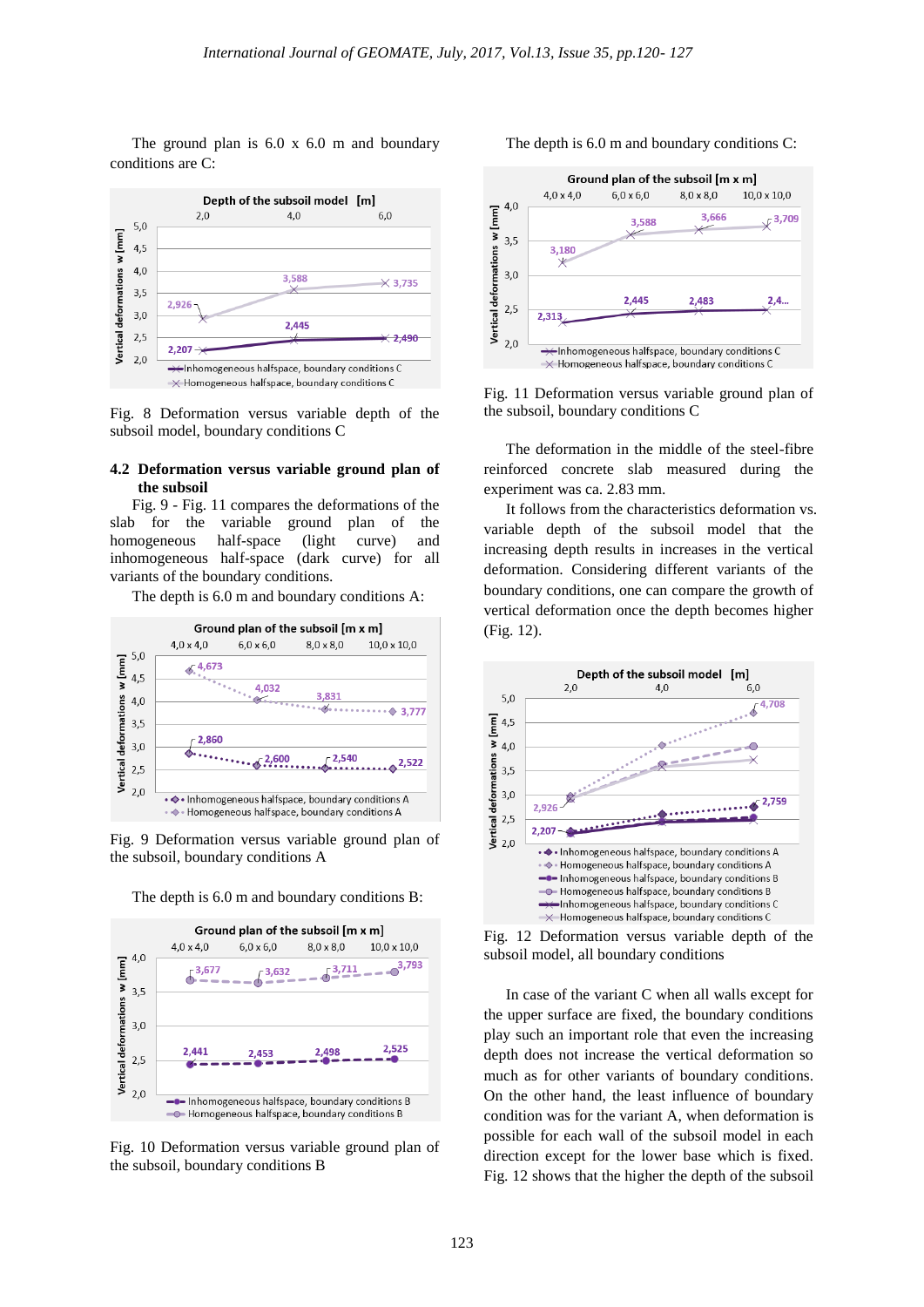model is, the bigger the difference is between deformations calculated for the variants of boundary conditions. With the increasing depth of the subsoil model, the selection of boundary conditions is becoming a more important criterion which influences the final vertical deformation.

An important lesson learnt from characteristics describing the deformation versus variable size of subsoil ground plan is that the influence of any boundary condition is becoming weaker with the increasing ground plan of the subsoil. Using the chart in Fig. 13 it can be concluded that the boundary conditions play no role at all, if the ground plan of the subsoil model is big enough.



Fig. 13 Deformation versus variable ground plan of the subsoil model, all boundary conditions

Even in that case the boundary conditions influence the characteristics the deformation versus the increasing ground plan of the subsoil model which has been proved by the chart in Fig. 13.

The charts prove the major role played by the size of the model area and by the boundary condition itself. Results were quite scattered for the variants. Charts in Fig. 12 and 13 indicate how the parameters of the area influence considerably the resulting vertical deformation.

From deformations obtained by numerical subsoil model of homogeneous half-space, the conclusion can be drawn that the values of deformation resulting from the 3D model are too scattered. Final deformation measured during the experiment was ca. 2.83 mm. In this set of results in Fig. 12 and Fig 13 the vertical deformation is ranges from 2.926 to 4.708 mm in analyses of homogeneous half-space. This is really great variance in the resulting deformation depending on the size of the subsoil model and its boundary

conditions. Fig. 12 and Fig 13 the vertical deformation is ranges from 2.207 to 2.759 mm in analyses of inhomogeneous half-space. This is not so really great variance in the resulting deformation depending on the size of the subsoil model and its boundary conditions as in analyses of homogeneous half-space. This means that the inhomogeneous continuum provides more stable results which are less affected by the choice of the geometry and dimensions of the area representing the subsoil.

# **5. CRACKED CONCRETE MATERIAL MODEL IN NONLINEAR ANALYSES**

For the foundation slab, which is also modelled using the 3D element SOLID 65. The SOLID 65 element has eight nodes. SOLID 65 allows spatial modelling of solids with reinforcement elements. That was the reason why SOLID 65 was used for modelling a slab made of steel fibre reinforced concrete. SOLID65 allows non-linear calculation of concrete structures by Willam and Warnke. This model of behaviour of quasi-brittle material captures both thrust damage (forming cracks) and pressure damage (crushing the material). SOLID 65 is appropriate to demonstrate the actual behaviour of steel-fibre reinforced concrete. Solid 65 allows solutions with nonlinear material properties. The element can be used to take into account a plastic deformation, tearing in three orthogonal directions or shredding the material. At the beginning of the calculation, the material element (concrete) is considered homogeneous and isotropic. If the condition for thrust damage is fulfilled at any integration point of the finite element, the rigidity is gradually reduced. The condition of pressure damage is applied similarly. The parameters entered in the calculation are shown in Fig. 14 and Fig. 15. The parameters for the concrete are in Fig. 14.





Fig. 14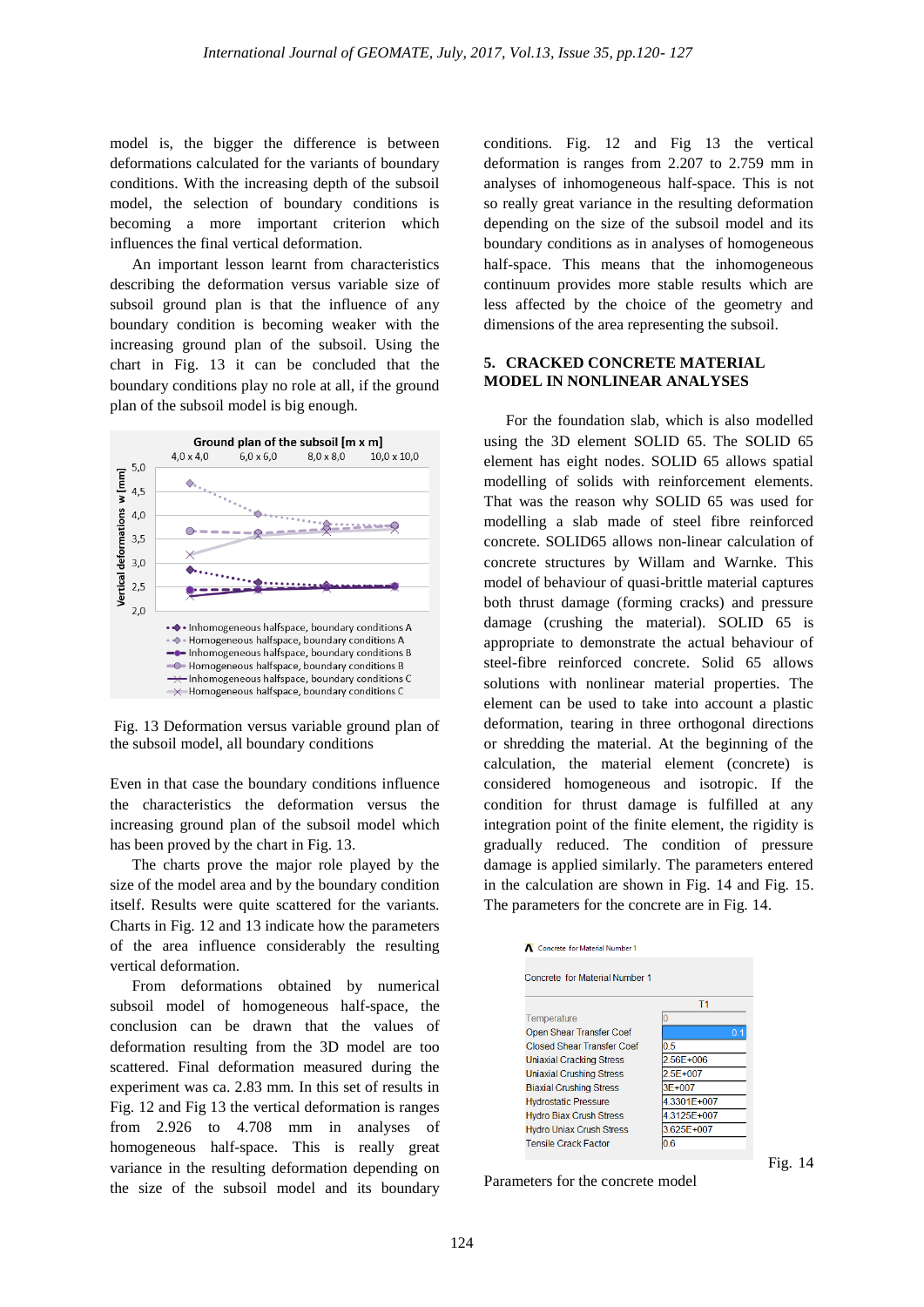The parameters of the scattered reinforcement are in Fig. 15, and at bottom, there is a diagram of the geometry of the finite element SOLID 65.

|  | Real Constant Set Number 1, for SOLID65 |  |  |
|--|-----------------------------------------|--|--|
|  |                                         |  |  |

| Element Type Reference No. 1<br>Real Constant Set No. | 1                  |  |       |  |  |  |
|-------------------------------------------------------|--------------------|--|-------|--|--|--|
| Real constants for rebar 1                            |                    |  |       |  |  |  |
| Material number                                       | MAT <sub>1</sub>   |  | 3     |  |  |  |
| Volume ratio                                          | VR <sub>1</sub>    |  | 0.008 |  |  |  |
| Orientation angle                                     | THETA1             |  | 90    |  |  |  |
| Orientation angle                                     | PHI <sub>1</sub>   |  | 0     |  |  |  |
| Real constants for rebar 2                            |                    |  |       |  |  |  |
| Material number                                       | MAT <sub>2</sub>   |  | 4     |  |  |  |
| Volume ratio                                          | VR <sub>2</sub>    |  | 0.008 |  |  |  |
| Orientation angle                                     | THETA <sub>2</sub> |  | 0     |  |  |  |
| Orientation angle                                     | PHI <sub>2</sub>   |  | 90    |  |  |  |
| Real constants for rebar 3                            |                    |  |       |  |  |  |
| Material number                                       | MAT3               |  | 5     |  |  |  |
| Volume ratio                                          | VR <sub>3</sub>    |  | 0.008 |  |  |  |
| Orientation angle                                     | THETA3             |  | 0     |  |  |  |
| Orientation angle                                     | PHI3               |  | 0     |  |  |  |
| Crushed stiffness factor CSTIF                        | $1e-006$           |  |       |  |  |  |



Fig. 15 Parameters for the SOLID 65

Fig. 16 shows a schematic layout of fibres in the model of the concrete slab using the 3D finite element SOLID 65, where the distribution of fibres is modelled evenly and in all three directions.



Fig. 16 Fibres in the model of the slab using the 3D element SOLID 65

The comparison of slab model without influence of reinforcement and cracks with slab model with influence of reinforcement and cracks is shown in following figures. The comparison is made for inhomogeneous subsoil model 6.0 x 6.0 x 6.0 m and variant of boundary conditions B. The following figure (Fig. 17) shows the deformation of the model slab with the application of the 3D finite element SOLID 45 without consideration of the impact of fibres and cracks. Because of the way of loading the central part of the slab, there are also maximum vertical deformations in the central part of the slab (marked with the red area). The maximum deformation in the middle of the slab has a value of 2.97 mm.



 $170297$ Fig. 17 Deformation of the slab model (modelled by SOLID 45) placed on the subsoil model

The following figure (Fig. 18) represents a magnified view of the deformation of the model slab. As a result of the use of the SOLID45 element, which does not take into account the influence of cracks, the model slab is not damaged by cracks (Fig. 18, below).



Fig. 18 Magnified view of the deformation of the model slab with no cracks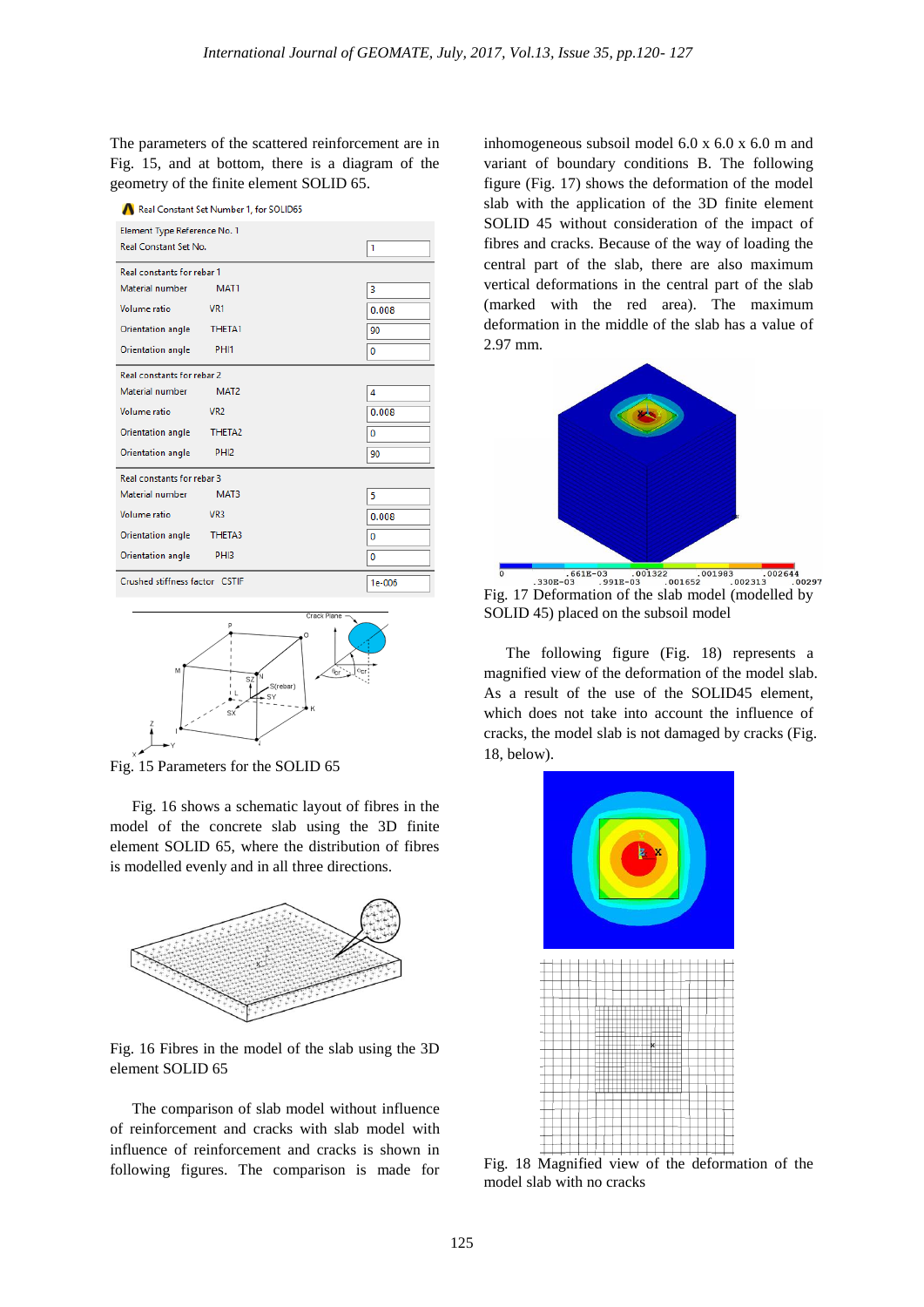Fig. 19 shows the deformation of the model slab with the application of the 3D finite element SOLID 65 with consideration of the impact of fibres and cracks (placed the model subsoil for the above mentioned boundary conditions). Because of the way of loading the central part of the slab, there are also maximum vertical deformations in the central part of the slab (marked with the red area). The maximum deformation in the middle of the slab has a value of 5.795 mm.



Fig. 19 Deformation of the slab model (modelled by SOLID 65) placed on the subsoil model

Fig. 20 represents a magnified view of the deformation of the model slab placed on the model subsoil. As a result of the use of the SOLID65 element that allows thrust damage (crack formation) and pressure damage (crushing the material), it is also possible to draw the model of the slab damaged by cracks. In the figure (Fig. 20, below), the area damaged by indented cracks is also marked.



Fig. 20 Magnified view of the deformation of the model slab with cracks

#### **6. CONCLUSIONS**

The model of the inhomogeneous continuum provides smaller vertical deformations than the model of the homogeneous continuum. This is evident from the graph in Figure 12 and Figure 13. This is a consequence of the modulus of deformability which increases with the depth. A parametric study was conducted in which was monitoring the impact of the geometrical dimensions of the subsoil model (depth of the subsoil model an also ground plan dimensions of the subsoil model) and variants of boundary conditions. It was demonstrated, that the inhomogeneous continuum provides more stable results which are lot less affected by the choice of the geometry and dimensions of the area representing the subsoil.

Numerical analysis of subsoil-structure interaction based on the finite element method (FEM) was performed in the program ANSYS. In the numerical analysis, the effect of fibre reinforced concrete using the element SOLID 65 was monitored. SOLID65 element allows tensile damage (crack formation) and pressure damage (crushing the material) in the numerical slab model. It was also compared with the numerical analysis, in which the slab made of steel fibre reinforced concrete was modelled using the 3D finite element SOLID45, which did not reflect the impact of fibres or crack formation. Numerical model slab with the application of the 3D finite element SOLID 45 without consideration of the impact of fibres and cracks provides the resulting deformation of the slab model smaller than SOLID 65 with influence of cracks. The reason is the consideration of the fibres in concrete, nonlinear behaviour of fibres concrete and influence of cracks.

#### **7. ACKNOWLEDGEMENTS**

This outcome has been achieved with the financial support of the project GACR No. 16- 08937S "State of stress and strain of fiber reinforced composites in interaction with the soil environment". In this undertaking, theoretical results gained by conceptual development of research, development and innovations for 2016 at the VŠB-Technical University of Ostrava (granted by the Ministry of Education, Youths and Sports of the Czech Republic) were partially exploited.